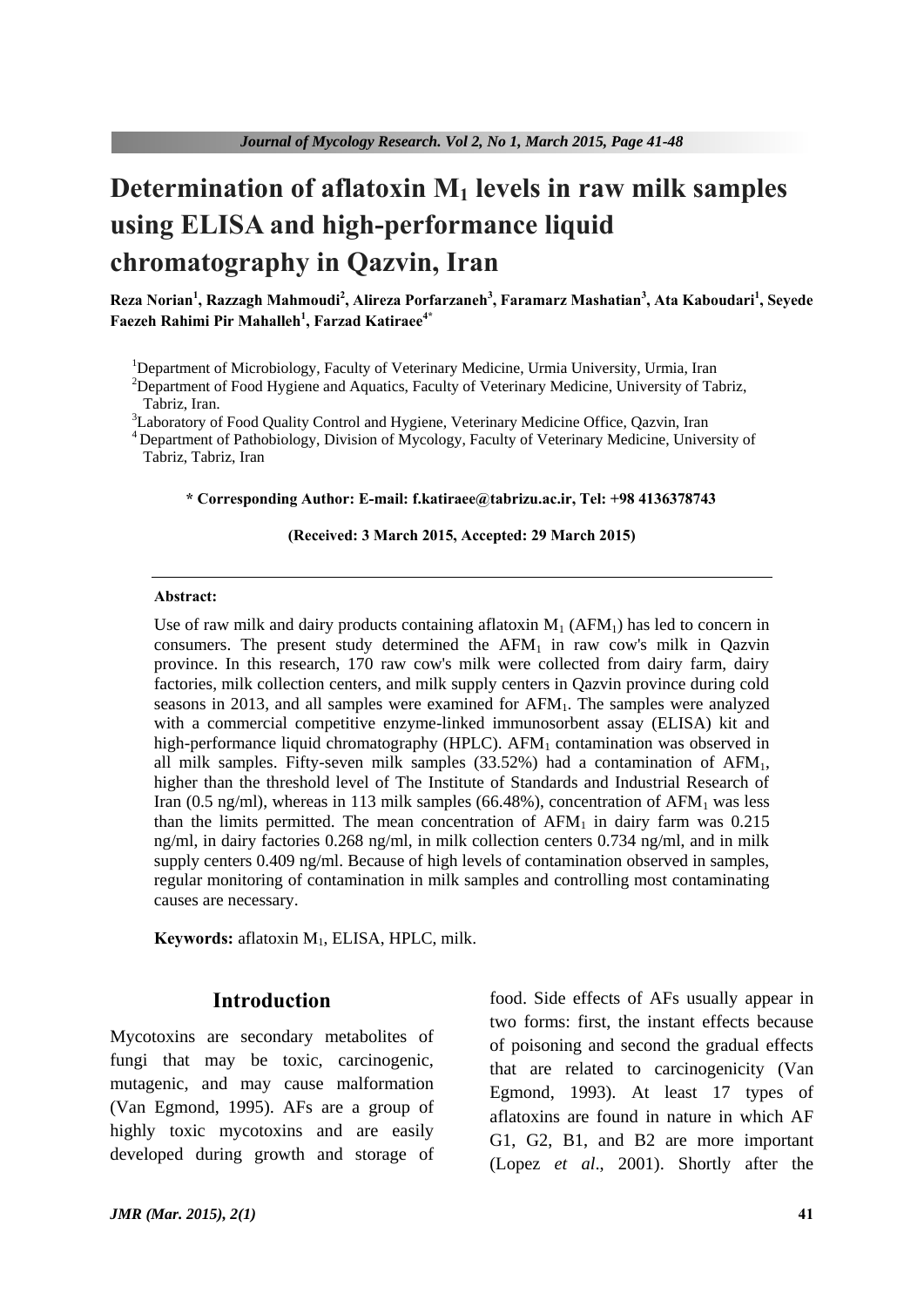discovery of AFs in food, authors suggested that AF residues may be found in milk and other products from animals that have been fed by food contaminated with AFs. So after removing the toxin from milk, it was named AFM1 (Van Egmond, 1983). As shown in most researches, the conversion ratio of dietary  $AFB_1$  to  $AFM_1$  was reported to be 1-4% or 1-3% (Aycicek *et al*., 2005). However, conversion ratio up to 6% of the daily consumption of  $AFB<sub>1</sub>$  has been reported. Overall, it can be asserted that the most dangerous AFs is B1 that mainly converts to its 4-hydroxy derivative in liver microsomals with the interference of multifunctional oxidases in dairy cows, and eventually,  $AFM<sub>1</sub>$  is produced (D'Mello and Macdonald, 1997). Although no reliable method can guarantee the complete prevention of aflatoxin contamination of agricultural products, there are ways to detoxification, including decreasing the toxins, toxin structural damage, or inactivation of AFs (Samarajeewa *et al*., 1990).

Research results have shown that one of the ways to decrease the prevalence of aflatoxin-related disorders in milk, meat, and eggs is to reduce their amount with absorbent agents (Samarajeewa *et al*., 1990). Final evaluation of the permitted level of AFM1 was determined by JECFA in 2001. Based on this assessment, the maximum possibility of cancer development and the highest per capita consumption of milk, according to the World Health Organization (WHO), and the amount of milk contamination are calculated to be 0.05-0.5 ng/ml. According to the FDA standards and the Codex Alimentarius standards, there are different methods for determination of aflatoxins, such as immunoassay and quantitative analysis methods. Immunoassay

methods, for example, ELISA, are recommended for screening tests and monitoring the milk and its products in the factories. Sampling is very simple for the determination of AFs in milk, but the main problem is how to isolate this toxin from milk and its products (Bakirci, 2001; Ivastava *et al*., 2001; Martins *et al*., 2004). The important point in the use of Immunoassay method is to do the confirmation test using quantitative analysis methods like thin-layer chromatography (TLC) (Park, 2002; Rastogi *et al*., 2004) and high-performance liquid chromatography (HPLC) (Bakirci, 2001; Ivastava *et al*., 2001; Rodríguez Velasco *et al*., 2003). Because of the side effects and complications caused by AFM1 residues in milk and dairy products, it is necessary to monitor raw milk periodically. The purpose of this study was to screen the amount of  $AFM<sub>1</sub>$  in raw milk produced in Qazvin province using ELISA and to confirm the results using HPLC in cases that were above the limit.

## **Materials and Methods**

**Sampling:** In this study, 170 samples of raw cow's milk were collected from milk containers in dairy factories, industrial farms, milk collection centers, and other milk supplies in winter (January to February 2013). Each sample was calculated on the basis of a unit. Milk collection centers are generally cattle farms with less than 20 cows, and milk supply centers often include stores in which milk and other dairy products (such as yoghurt and ice cream) are sold on a daily basis. In the case of dairies and cowsheds, each factory or farm is considered a unit. One sample of (50mL) raw milk was taken from each unit and was eventually collected in a 50ml sterile container from SUPA Company along with dry ice and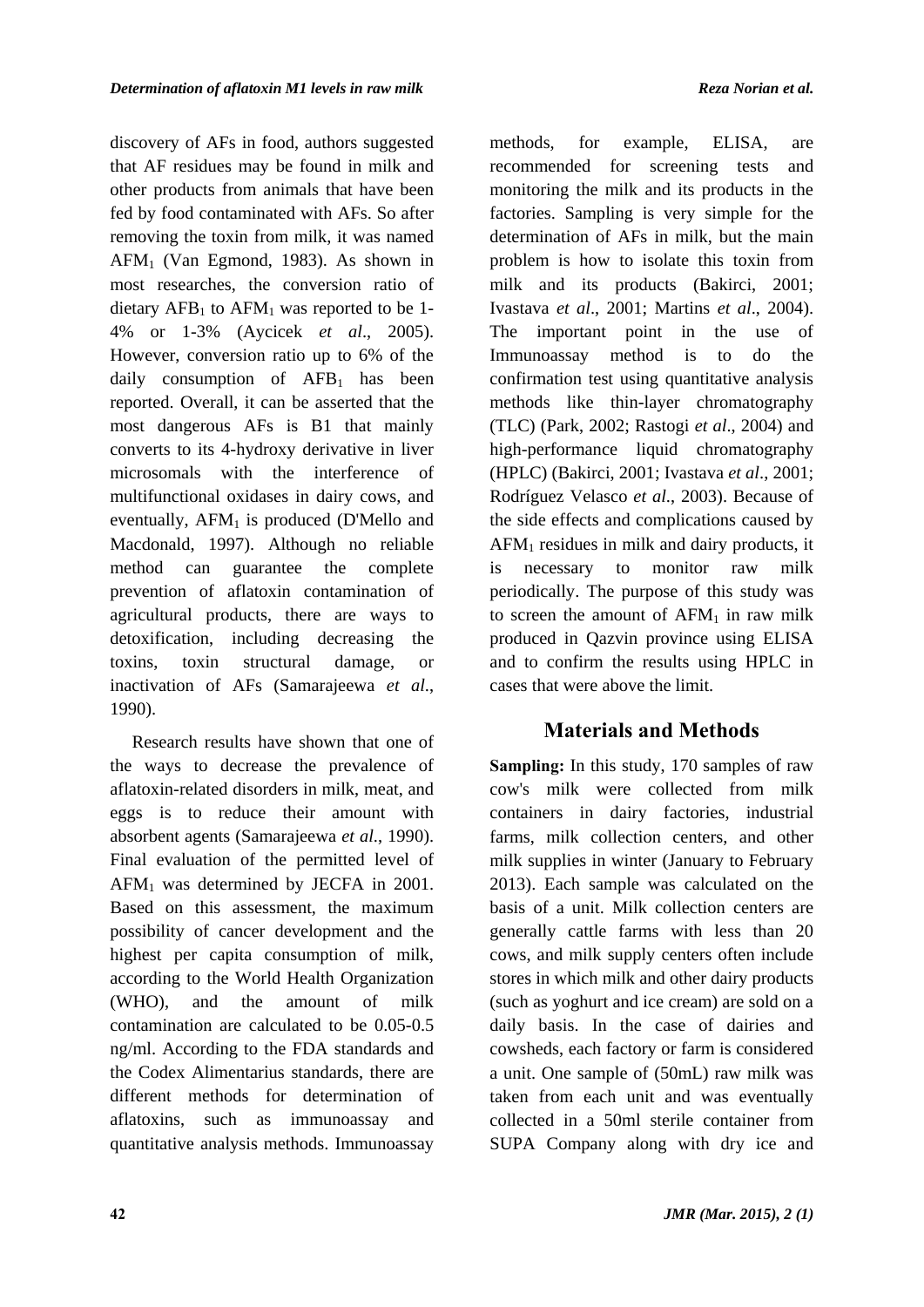within 6-8 hours (depending on the distance between the collection centers and the laboratory). The samples were transferred to the laboratory and were stored at −20°C until testing. Sampling was according to the National Standard Institute of Standards and Industrial Research of Iran's milk samples.

**ELISA method:** The quantitative analysis of  $AFM<sub>1</sub>$  in the milk samples was performed by competitive enzyme immunoassay using Euroclone Aflatoxin M1 ELISA kit (Quantative Euro Clone Aflatoxin M1, Cod. EEM005096. LOT. AM11110V).

Milk samples were prepared according to the manufacturer's instructions. Milk samples were kept at  $10^{\circ}$ C and then centrifuged at 2000*g* for 5 min. The upper creamy layer was completely removed by aspirating through a Pasteur pipette, and from the lower phase (defatted supernatant), 200μl was directly used per well.

ELISA was conducted according to the manufacturer's instructions. Two hundred microliters of standard solutions (provided in 0, 5, 10, 25, 50, and 100 ng/l concentrations) and prepared samples were added into separate microplate wells and incubated for 30 min at room temperature (20–25°C) in the dark. The liquid was then poured out, and the wells were washed with washing buffer  $(250\mu l)$  thrice. In the next stage,  $200\mu l$  of the diluted enzyme conjugate was added to the wells, mixed gently by shaking the plate manually, and incubated for 15 min at room temperature in the dark. Again, the wells were washed thrice with washing buffer. Then, 200µl of substrate/chromogen was added, mixed gently, and incubated in the dark at room temperature for 15 min. Finally, 50μl of the stop reagent was added into the wells, and the absorbance was measured at  $k = 450$  nm in ELISA plate

reader against air blank within 15 min.

**HPLC method:** Milk samples, which had the maximum residues limit (MRL) based on ELISA, were evaluated with the HPLC method for final approval. In this method, reverse-phase chromatography with fluorescence detector with excitation of 360 nm and an output of 2475 WATER at 440 nm was used. Required columns were ODS (Octadesyl Ceylon) with the dimensions of 6.4×250 mm and the protective column. The speed of mobile phase with 1525 WATER pump was 8 ml/min. Before performing the action, linearity of the calibration curve and the stability of chromatograph were checked. A constant concentration of AFs was injected to fix height and area under the curve, and it was obtained at a difference of  $\pm 5\%$ . To draw the calibration curves, different and consecutive concentrations of 10, 7.5, 5, 2.5, 2, 1, 0.5, 0.2, 0.1 ng/ml of standard solution of  $AFM<sub>1</sub>$  (AF standards were purchased from Sigma Chemical Company, USA) were prepared and injected, and according to the following chart, calibration curves were drawn. Two hundred milliliters of the prepared solution was injected into the system. For data verification, a concentration of the calibration solution was administered after every 10 injections. The toxin concentration was measured as nanograms milliliter using the peak and the area under the calibration curve. The actual concentration of  $AFM<sub>1</sub>$ was determined in the positive samples (Mahmoudi *et al*., 2013).

**Statistical analysis:** The statistical methods used were based on normal confidence intervals and analysis of variance (ANOVA). The levels were considered significantly different at  $P < 0.05$ .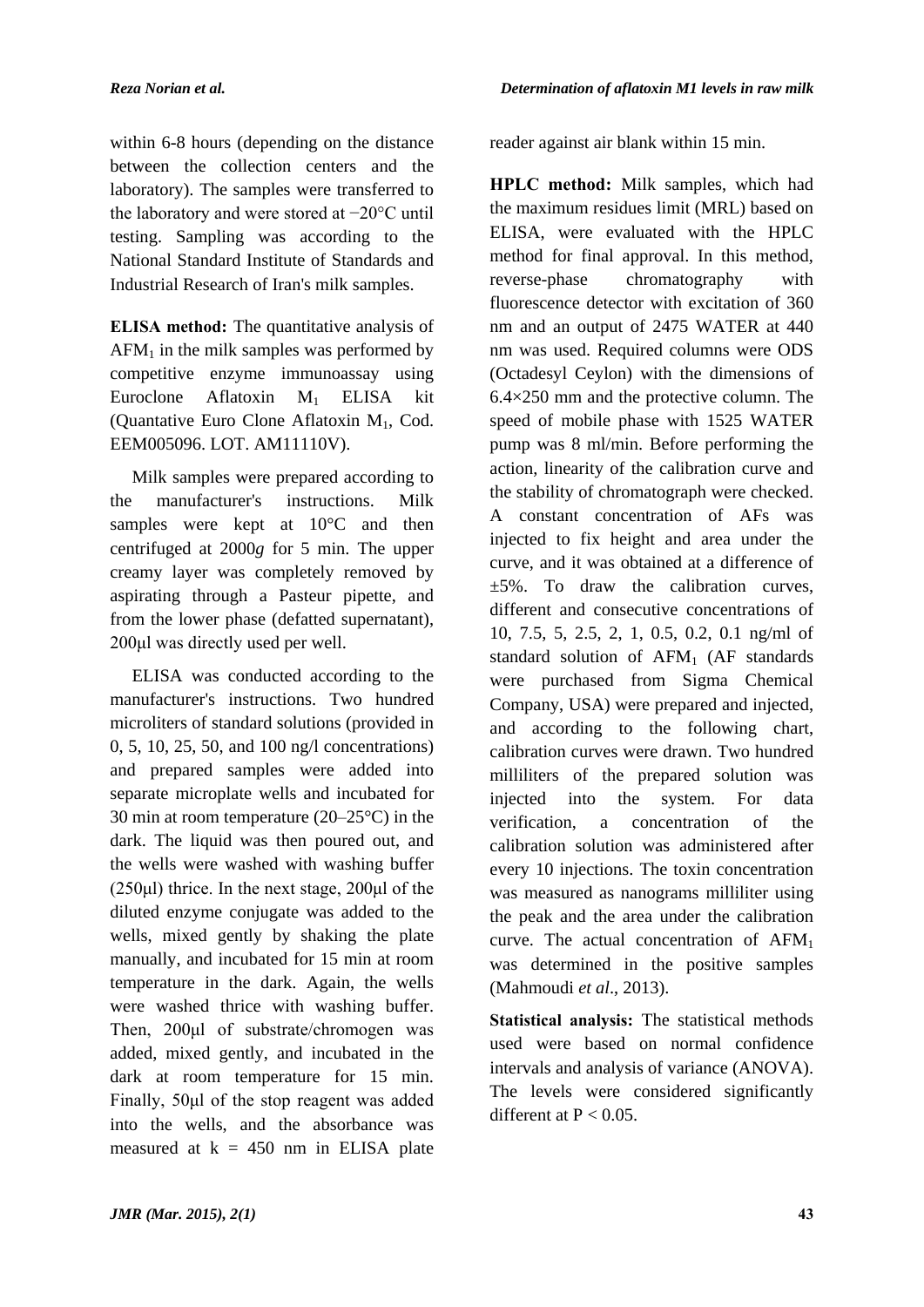#### **Results**

In this study, a total of 170 samples sourced from dairy factories, farms, milk collection centers, and centers of bulk milk supply were taken (12, 80, 23, and 55 samples, respectively), and to assess the presence of  $AFM<sub>1</sub>$ , samples were first screened by ELISA. Average values of  $AFM<sub>1</sub>$  in farms, dairy factories, milk collection centers, and milk supply centers were 0.215 0.268, 0.734, and 0.409 ng/ml, respectively. The maximum contamination level of  $AFM<sub>1</sub>$  was

**Table 1. Number and frequency of AFM1 in milk samples** 

found in the milk obtained from milk collection centers with the average of 0.734 ng/ml and the minimal contamination was found in the milk obtained from farms with an average of 0.215 ng/ml. The percentage of the highest contamination levels, which was higher than the permissible limit, was found in the milk samples obtained from bulk milk supply centers with 52.72% infection, and the minimal contamination was found in the milk obtained from dairy factories with 8.33% infection (Table 1).

| Location of<br>sampling           | Samples<br>size | Positive<br>frequency | Positive<br>percent | Average $\pm$<br>$SD$ (ng/ml) | Lower<br>limit<br>(ng/ml) | Higher<br>limit<br>(ng/ml) | Count of<br>higher limit<br>$(5 \text{ ng/ml})$ | Percent of<br>higher limit<br>(5ng/ml) |
|-----------------------------------|-----------------|-----------------------|---------------------|-------------------------------|---------------------------|----------------------------|-------------------------------------------------|----------------------------------------|
| Dairy<br>Factories                | 12              | 12                    | 100                 | $0.268 + 0.024$               | 0.0281                    | 0.486                      |                                                 | 8.33                                   |
| Farms                             | 80              | 80                    | 100                 | $0.215 + 0.053$               | 0.0149                    | 0.715                      | 18                                              | 22.52                                  |
| Milk<br>collection<br>centers     | 23              | 23                    | 100                 | $0.734 + 0.071$               | 0.0347                    | 1.118                      | 9                                               | 39.13                                  |
| Centers of<br>bulk milk<br>supply | 55              | 55                    | 100                 | $0.409 + 0.067$               | 0.0183                    | 0.926                      | 29                                              | 52.72                                  |
| Total                             | 170             | 170                   | 100                 | 0.4                           | 0.023                     | 0.811                      | 57                                              | 33.52                                  |

The total amount of contaminated milk samples collected in winter (January) was 100%. In other words, varied amounts of AFs were detected in all the milk samples that were obtained from different sources. The amount of  $AFM<sub>1</sub>$  in all samples, which had the maximum residues limit (MRL) based on ELISA, was evaluated with the HPLC method for final approval. The results showed that 33.52% of the cases were higher and 66.48% of the cases were lower than the standard limits in Iran (0.5 ng/mL, Table 1).

According to the results, milk contamination with  $AFM<sub>1</sub>$  in some samples from milk collection centers was found to be more than 2.2 times the standard limit (0.5 ng/mL) (Fig. 1), and because the samples of milk collection centers are a good indicator to show the status of traditional farms, the amount of pollution is evidence to improper feed storage in rural communities in winter.

## **Discussion**

Mycotoxins are biological compounds produced by molds that can affect food quality and manufacturing. Therefore, for the consumers' health, it is necessary to detect the presence and amount of mycotoxins in foods persistently and plan to minimize them in the food chain. Our results showed that 100% of the samples prepared were contaminated more or less by AFM<sub>1</sub>. The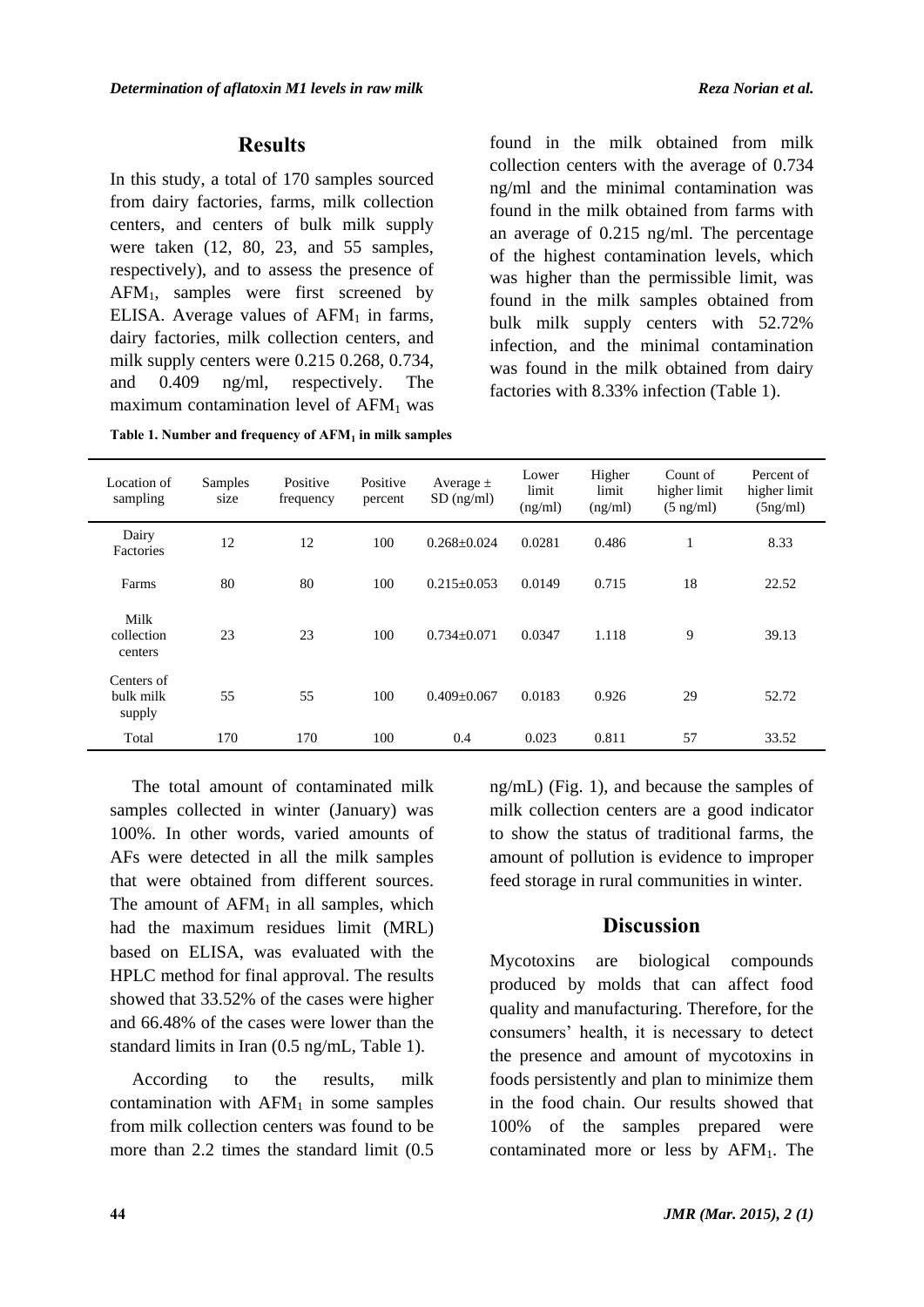

 **Fig. 1. Milk contamination with AFM1 in different milk suppliers**

highest contamination was found in the samples of milk collection centers with an average of 0.734 ng/ml, and the lowest contamination was found in the samples of farms with an average of 0.215 ng/ml. The percentage (52.72%) of the highest contamination levels, which was higher than the permissible limit, was found in the milk samples obtained from bulk milk supply centers, and the minimal contamination (8.33% infection) was found in the milk obtained from dairy factories. There are various reports about the prevalence of  $AFM<sub>1</sub>$  in milk in Iran and also in the present study. Previous studies in Iran in most cases have shown a high prevalence of infection. AFM1 contamination was found in 82.2% of the milk samples in one study and 92.3% in another. The study by Tehran and Kamkar (2005) showed that 76% of milk samples that were tested were contaminated with mycotoxin.

Livestock feed contaminated by  $AFB<sub>1</sub>$ (precursor of  $AFM<sub>1</sub>$ ) is the major cause of AFM1 contamination in milk, and the presence of  $AFM<sub>1</sub>$  in the forage indicates adequate conditions for mold growth and the production of mycotoxins. During winter, industrial and stored feed is usually used instead of fresh hay to feed dairy cows, which have higher possibility of fungal growth and AF formation, especially  $AFB<sub>1</sub>$ which can result in the presence of  $AFM<sub>1</sub>$  in milk. However, the potential risks of AFs for humans, particularly  $AFB_1$  and  $M_1$ , in milk and agricultural products have been corroborated by several investigators (van Egmond, 1983). Risks to human health, particularly liver cancer, because of consumption of milk and dairy products have a great deal of importance. In Greece, Melissari and Markazi evaluated the amount of AFM1 in the pasteurized milk of commercial shops using ELISA and HPLC. The amount of AF in 32 samples out of 81 samples was 2–2.5 ng/ml, 31 samples had 0.5-1 ng/ml, 9 samples had aflatoxin more than 5 ng/ml, and 9 samples had no AF (Markaki and Melissari, 1997).

In the study by Panariti, skimmed milk and semi-skimmed milk had less pollution than the whole milk. In the study by Gurbay, 59.3% of 27 milk samples tested by HPLC were contaminated from which only one sample exceeded the limit of Union Europe standard and the Codex Alimentarius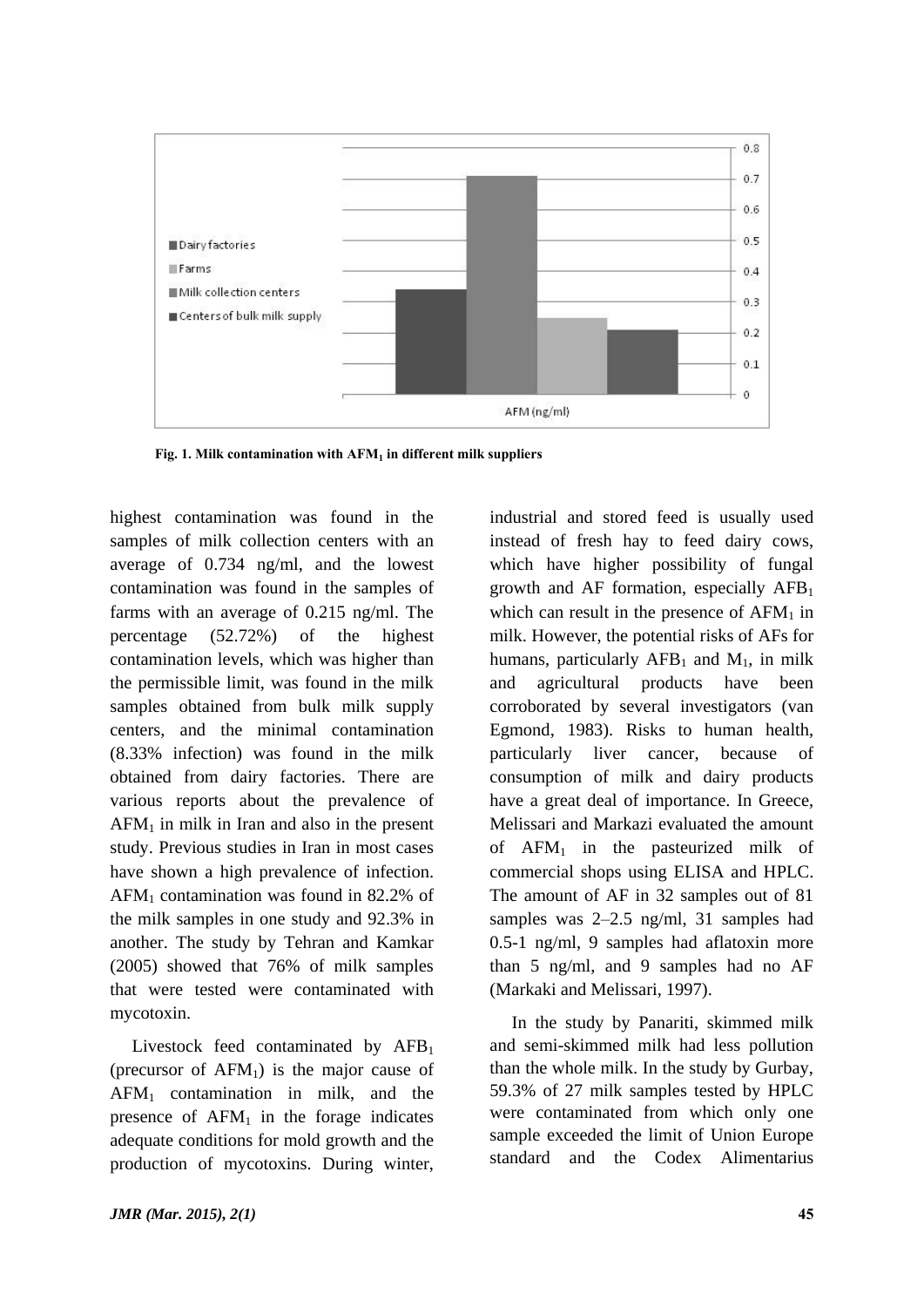(Gurbay *et al*., 2006). In the study by Kamkar, 85 samples of raw milk out of 111 (76/6%) from Sarab, Iran, were contaminated with concentrations of 0.015– 0.28 ng/ml and 40% of positive samples were above the limit of the Union Europe (0.05 ng/ml) (Kamkar, 2005). The results of a previous study in the western region of Iran showed that 59.72% and 36.11% of milk samples collected in winter and summer, respectively, were contaminated by  $AFM<sub>1</sub>$ . The occurrence rates of  $AFM<sub>1</sub>$  in raw milk were 66.6% and 37.2% in winter and summer, respectively. Also, the occurrence rates for pasteurized milk samples were 42.8% and 33.3%. The mean concentration of  $AFM<sub>1</sub>$  in all milk samples in winter was significantly  $(P < 0.05)$  higher than that obtained in summer (Vagef and Mahmoudi, 2013).

Because of humidity and high temperature, it is difficult to prevent the AF formation in the diet before harvesting but proper storage of the feed can result in reasonable reduction of AF (Van Egmond, 1993).

Although the contamination rate of analyzed samples in this survey was higher than those reported in Iran and in the world, the percentage of samples above the legal limit was low (Beheshti and Asadi, 2014; Rahimi *et al*., 2008; Mahmoudi and Norian, 2015; Sassahara *et al*., 2005; Kangethe and Langa, 2009).

These differences can be explained by the diversity in analyzed feedstuffs, storage conditions, geographical areas, and climate conditions in different studies (Eskandari and Pakfetrat, 2014).

Variables such as sampling scheme, preparation of sample, and method of AFB1 detection should be considered when comparing the results (Sassahara *et al*., 2005; Rashid *et al*., 2012).

Milk and dairy products are one of the main sources of nutrition for human beings, especially children who are more sensitive to the effects of AFs, and their ability to change biological carcinogens is more slow than adults. These products may be contaminated and dangerous. Provisions are made regarding the reduction of mold contamination of animal feed. In this study, levels of aflatoxin in milk are high, and this is a serious public health problem. Milk and milk products must constantly be evaluated, at least twice a year for AFM<sup>1</sup> contamination. Low amount of  $AFB<sub>1</sub>$  is also important in milking animal feeds. To achieve this goal, it is necessary for the organizations associated with milk production, particularly veterinary organization, to take special measures and educate the producers to improve the quality and reduce the amount of mycotoxins and pesticides in raw milk. It is also necessary to examine the contamination of raw milk to AFM1. Contaminated products should be eliminated after detection. Animal feeds should be checked regularly for  $AFB<sub>1</sub>$ , and storage conditions of feeds must be taken under strict control.

## **References**

- 1. Aycicek, H., Aksoy, A., Saygi, S., 2005. Determination of aflatoxin levels in some dairy and food products which consumed in Ankara, Turkey. Food Control, 16: 263- 266.
- 2. Bakirci, I., 2001. A study on the occurrence of aflatoxin M1 in milk and milk products produced in Van province of Turkey. Food Control,12: 47-51.
- 3. Beheshti, H.R., Asadi, M., 2014. Aflatoxins in animal feed in Iran. Food Additives & Contaminants: Part B, 7: 40-42.
- 4. Eskandari, M. H., Pakfetrat, S., 2014.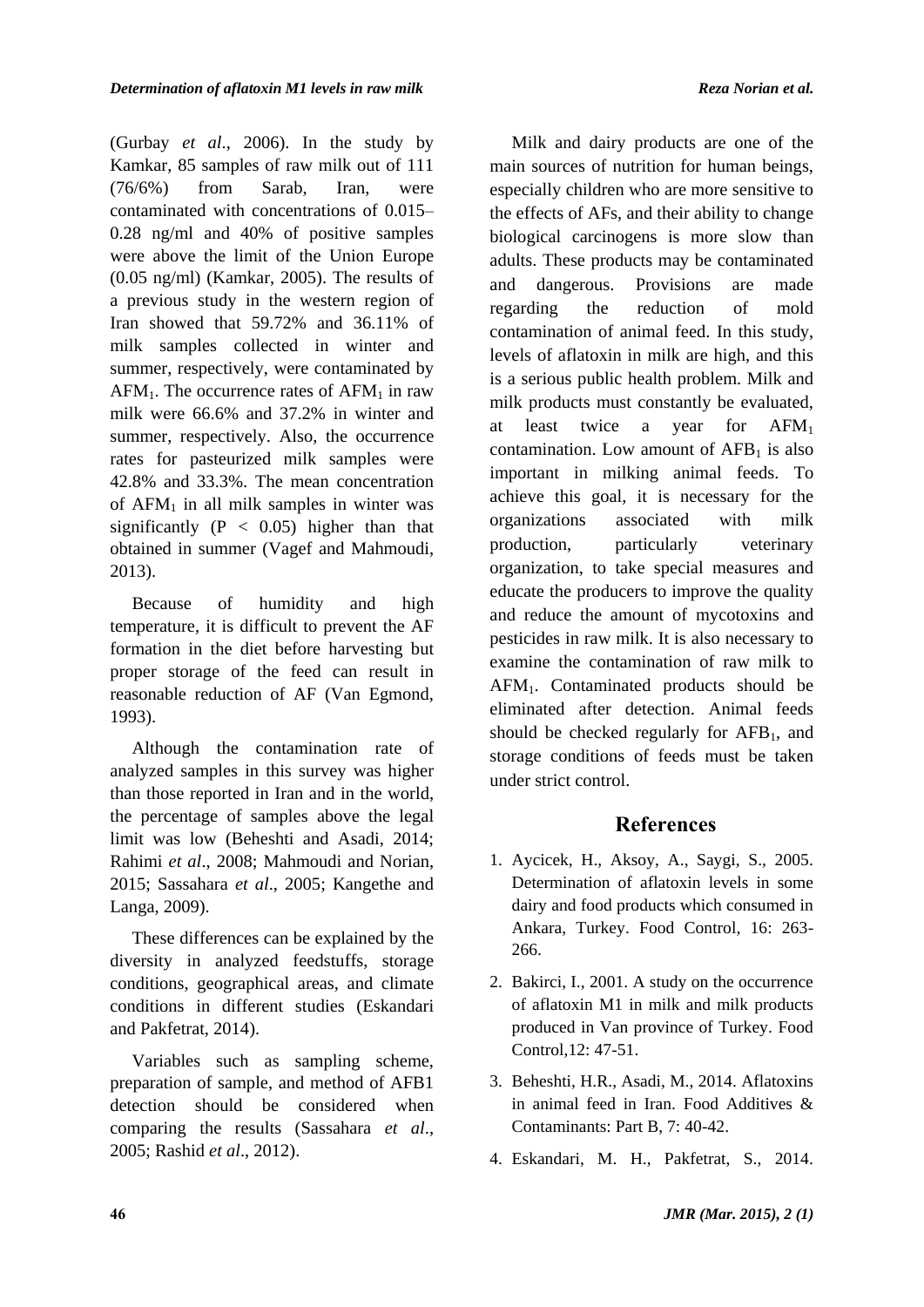Aflatoxins and heavy metals in animal feed in Iran. Food Additives & Contaminants: Part B, 7: 202-207.

- 5. D'Mello, J.P.F., Macdonald, A.M.C., 1997. Mycotoxins. Animal Feed Science and Technology, 69: 155-166.
- 6. Gürbay, A., Aydın, S., Girgin, G., Engin, A.B., Şahin, G., 2006. Assessment of aflatoxin M1 levels in milk in Ankara, Turkey. Food Control, 17: 1-4.
- 7. Ivastava, V.P., Bu-Abbas, A., Al-Johar, W., Al-Mufti, S., Siddiqui, M.K.J., 2001. Aflatoxin M 1 contamination in commercial samples of milk and dairy products in Kuwait. Food Additives & Contaminants, 18: 993-997.
- 8. Kamkar, A., 2005. A study on the occurrence of aflatoxin M1 in raw milk produced in Sarab city of Iran. Food Control, 16: 593-599.
- 9. Kangethe, E. K., Langa, K. A. 2009. Aflatoxin B1 and M1 contamination of animal feeds and milk from urban centers in Kenya. African Health Sciences, 9: 218- 226.
- 10.Lopez, C., Ramos, L., Ramadan, S., Bulacio, L., Perez, J., 2001. Distribution of aflatoxin M1 in cheese obtained from milk artificially contaminated. International journal of food microbiology, 64: 211-215.
- 11.Mahmoudi, R., Norian, R., Katiraee, F., Pajohi Alamoti, M.R., 2013. Total aflatoxin contamination of maize produced in different regions of Qazvin-Iran. International Food Research Journal, 20(5): 2901-2904.
- 12.Markaki, P., Melissari, E., 1997. Occurrence of aflatoxin M1 in commercial pasteurized milk determined with ELISA and HPLC. Food Additives & Contaminants, 14: 451-456.
- 13.Martins, M.L., Amp, X., Martins, H.M.,

2004. Aflatoxin M1 in yoghurts in Portugal. International Journal of food microbiology, 91: 315-317.

- 14.Park, D., 2002. Effect of Processing on Aflatoxin, In: DeVries, J., Trucksess, M., Jackson, L., Mycotoxins and Food Safety, Springer Press, UK.173-179.
- 15.Rahimi, E., Kargar, A.R., Zamani, F. 2008. Assessment of aflatoxin B1 levels in animal feed of dairy farms in Chaharmahal & Bakhtiari. Animal Science Journal (Pajouhsh & Sazandegi), 79: 66-71.
- 16.Rashid, N., Bajwa, M., Rafeeq, M., Khan, M., Ahmad, Z., Tariq, M., Wadood, A., Abbas, F. 2012. Prevalence of aflatoxin B1 in finished commercial broiler feed from west central Pakistan. Journal of Animal and Plant Sciences, 22: 6-10.
- 17.Rastogi, S., Dwivedi, P.D., Khanna, S.K., Das, M., 2004. Detection of Aflatoxin M1 contamination in milk and infant milk products from Indian markets by ELISA. Food Control, 15: 287-290.
- 18.Rodríguez Velasco, M.L., Calonge Delso, M.M., OrdónezEscudero, D., 2003. ELISA and HPLC determination of the occurrence of aflatoxin M 1 in raw cow's milk. Food Additives & Contaminants, 20: 276-280.
- 19.Samarajeewa, U., Sen, A.C., Cohen, M.D., Wei, C.I., 1990. Detoxification Aflatoxins in Foods and Feeds by Physical and Chemical Methods. Journal of Food Protection, 53: 489-501.
- 20.Van Egmond, H.P., 1983. Mycotoxins in dairy products. Food Chemistry, 11: 289- 307.
- 21.Van Egmond, H.P., 1993. Rationale for regulatory programmes for mycotoxins in human foods and animal feeds. Food Additives & Contaminants, 10: 29-36.
- 22.Van Egmond, H.P., 1995. Mycotoxins: Regulations, quality assurance and